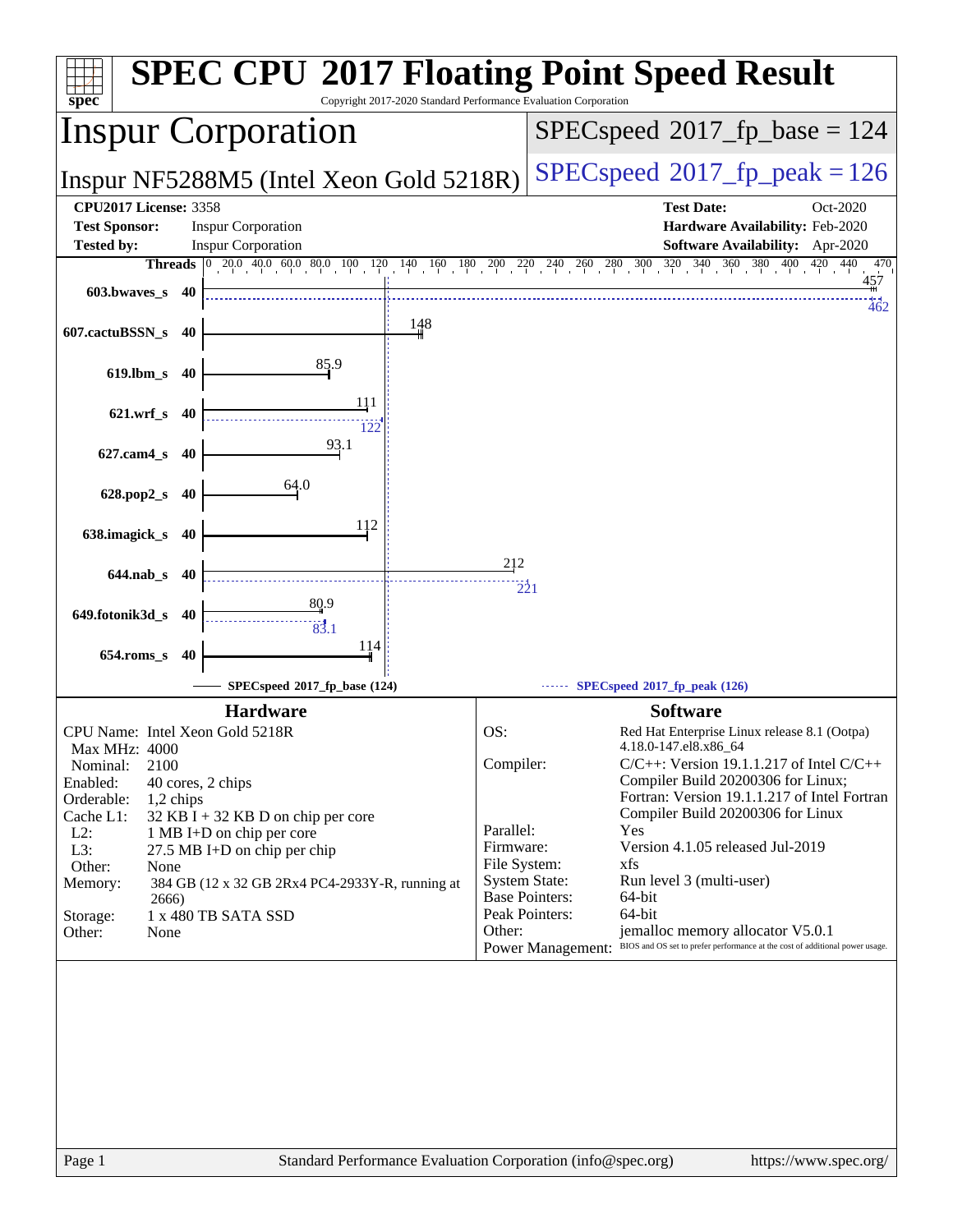| <b>SPEC CPU®2017 Floating Point Speed Result</b><br>spec<br>Copyright 2017-2020 Standard Performance Evaluation Corporation |                      |                           |            |                |              |                                          |              |                      |                       |                     |                   |                     |                                        |              |
|-----------------------------------------------------------------------------------------------------------------------------|----------------------|---------------------------|------------|----------------|--------------|------------------------------------------|--------------|----------------------|-----------------------|---------------------|-------------------|---------------------|----------------------------------------|--------------|
| <b>Inspur Corporation</b>                                                                                                   |                      |                           |            |                |              | $SPEC speed^{\circ}2017\_fp\_base = 124$ |              |                      |                       |                     |                   |                     |                                        |              |
| $SPEC speed^{\circ}2017$ _fp_peak = 126<br>Inspur NF5288M5 (Intel Xeon Gold 5218R)                                          |                      |                           |            |                |              |                                          |              |                      |                       |                     |                   |                     |                                        |              |
| <b>CPU2017 License: 3358</b>                                                                                                |                      |                           |            |                |              |                                          |              |                      |                       |                     | <b>Test Date:</b> |                     | $Oct-2020$                             |              |
| <b>Test Sponsor:</b>                                                                                                        |                      | <b>Inspur Corporation</b> |            |                |              |                                          |              |                      |                       |                     |                   |                     | Hardware Availability: Feb-2020        |              |
| <b>Tested by:</b>                                                                                                           |                      | <b>Inspur Corporation</b> |            |                |              |                                          |              |                      |                       |                     |                   |                     | <b>Software Availability:</b> Apr-2020 |              |
| <b>Results Table</b>                                                                                                        |                      |                           |            |                |              |                                          |              |                      |                       |                     |                   |                     |                                        |              |
|                                                                                                                             |                      |                           |            | <b>Base</b>    |              |                                          |              |                      |                       |                     | <b>Peak</b>       |                     |                                        |              |
| <b>Benchmark</b>                                                                                                            | <b>Threads</b><br>40 | <b>Seconds</b>            | Ratio      | <b>Seconds</b> | Ratio<br>459 | <b>Seconds</b>                           | Ratio<br>455 | <b>Threads</b><br>40 | <b>Seconds</b><br>129 | <b>Ratio</b><br>456 | <b>Seconds</b>    | <b>Ratio</b><br>462 | <b>Seconds</b>                         | <b>Ratio</b> |
| 603.bwaves s                                                                                                                | 40                   | 129<br>111                | 457<br>150 | 129<br>114     | 147          | 130<br>112                               | 148          | 40                   | 111                   | 150                 | 128<br>114        | 147                 | 128                                    | 462<br>148   |
| 607.cactuBSSN s                                                                                                             |                      | 60.6                      | 86.4       |                |              | 61.5                                     | 85.1         | 40                   | 60.6                  |                     |                   |                     | 112                                    | 85.1         |
| 619.lbm_s                                                                                                                   | 40                   |                           |            | 61.0           | 85.9         |                                          |              |                      |                       | 86.4                | 61.0              | 85.9                | 61.5                                   |              |
| $621$ .wrf s                                                                                                                | 40                   | 119                       | 111        | 118            | 112          | 119                                      | 111          | 40                   | 109                   | 122                 | 108               | 122                 | 108                                    | 122          |
| 627.cam4_s                                                                                                                  | 40                   | 95.1                      | 93.1       | 95.2           | 93.1         | 95.3                                     | 93.0         | 40                   | 95.1                  | 93.1                | 95.2              | 93.1                | 95.3                                   | 93.0         |
| 628.pop2_s                                                                                                                  | 40                   | 184                       | 64.6       | 186            | 63.9         | 185                                      | 64.0         | 40                   | 184                   | 64.6                | 186               | 63.9                | 185                                    | 64.0         |
| 638.imagick_s                                                                                                               | 40                   | 129                       | 112        | 129            | 112          | 129                                      | 112          | 40                   | <b>129</b>            | 112                 | 129               | 112                 | 129                                    | 112          |
| $644$ .nab s                                                                                                                | 40                   | 82.5                      | 212        | 82.4           | 212          | 82.4                                     | 212          | 40                   | 79.0                  | 221                 | 78.9              | 221                 | 79.0                                   | 221          |
| 649.fotonik3d_s                                                                                                             | 40                   | 113                       | 80.9       | 112            | 81.3         | 114                                      | 79.8         | 40                   | <b>110</b>            | 83.1                | 111               | 82.2                | 110                                    | 83.2         |
| 654.roms_s                                                                                                                  | 40                   | 137                       | 115        | 138            | 114          | 139                                      | 113          | 40                   | 137                   | 115                 | 138               | 114                 | 139                                    | 113          |
| $SPECspeed*2017_fp\_base =$<br>124                                                                                          |                      |                           |            |                |              |                                          |              |                      |                       |                     |                   |                     |                                        |              |
| $SPEC speed^{\circ}2017\_fp\_peak =$<br>126                                                                                 |                      |                           |            |                |              |                                          |              |                      |                       |                     |                   |                     |                                        |              |
| Results appear in the order in which they were run. Bold underlined text indicates a median measurement.                    |                      |                           |            |                |              |                                          |              |                      |                       |                     |                   |                     |                                        |              |
| <b>Submit Notes</b>                                                                                                         |                      |                           |            |                |              |                                          |              |                      |                       |                     |                   |                     |                                        |              |

 The numactl mechanism was used to bind copies to processors. The config file option 'submit' was used to generate numactl commands to bind each copy to a specific processor. For details, please see the config file.

### **[Operating System Notes](http://www.spec.org/auto/cpu2017/Docs/result-fields.html#OperatingSystemNotes)**

 Stack size set to unlimited using "ulimit -s unlimited" SCALING\_GOVERNOR set to Performance

### **[Environment Variables Notes](http://www.spec.org/auto/cpu2017/Docs/result-fields.html#EnvironmentVariablesNotes)**

```
Environment variables set by runcpu before the start of the run:
KMP_AFFINITY = "granularity=fine,compact"
LD_LIBRARY_PATH = "/home/CPU2017/lib/intel64:/home/CPU2017/je5.0.1-64"
MALLOC_CONF = "retain:true"
OMP_STACKSIZE = "192M"
```
### **[General Notes](http://www.spec.org/auto/cpu2017/Docs/result-fields.html#GeneralNotes)**

 Binaries compiled on a system with 1x Intel Core i9-7980XE CPU + 64GB RAM memory using Redhat Enterprise Linux 8.0 Transparent Huge Pages enabled by default Prior to runcpu invocation Filesystem page cache synced and cleared with: sync; echo 3> /proc/sys/vm/drop\_caches

|        | (Continued on next page)                                    |                       |
|--------|-------------------------------------------------------------|-----------------------|
| Page 2 | Standard Performance Evaluation Corporation (info@spec.org) | https://www.spec.org/ |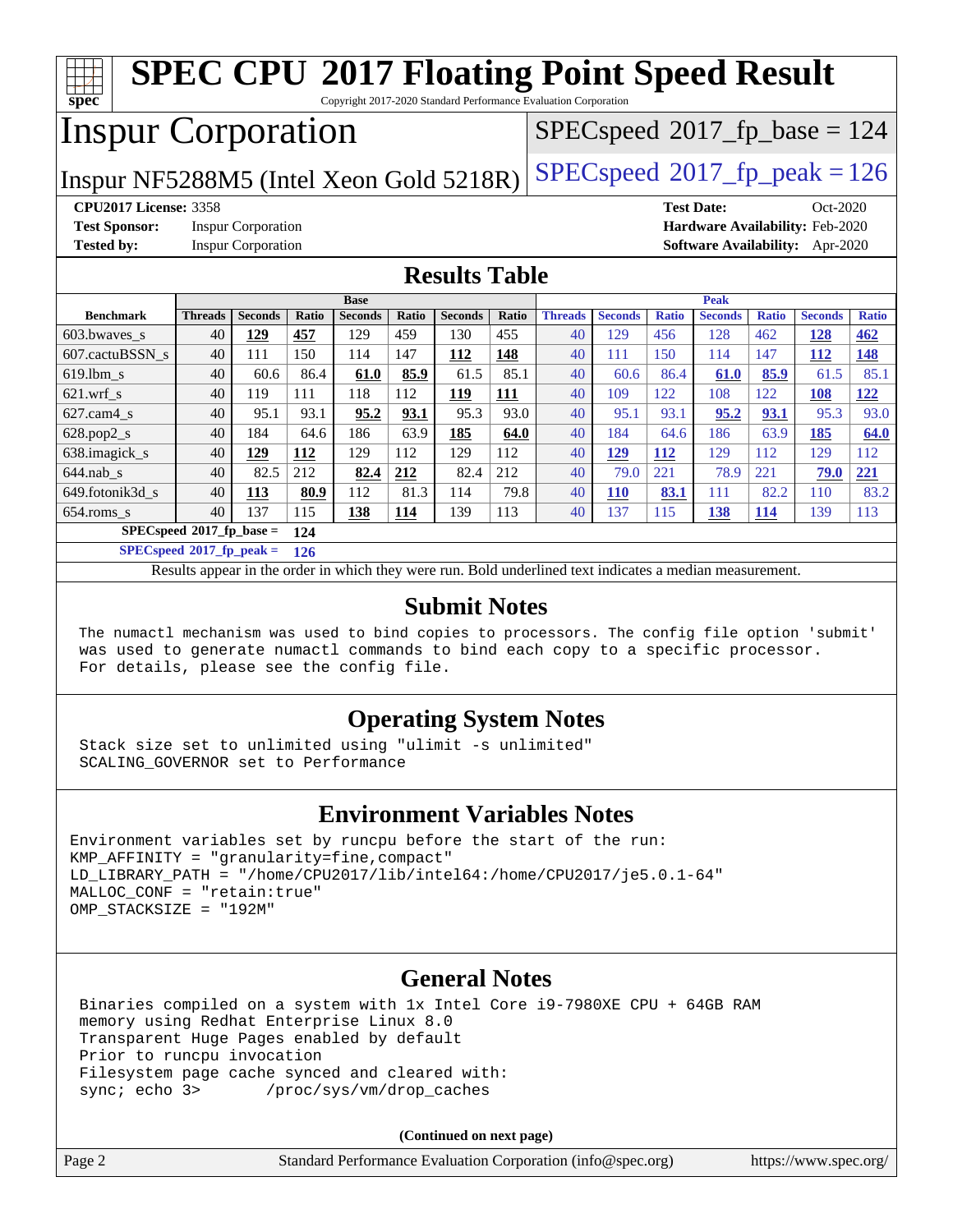| <b>SPEC CPU®2017 Floating Point Speed Result</b><br>spec<br>Copyright 2017-2020 Standard Performance Evaluation Corporation                                                                                                                                                                                                                                                                                                                                            |                                                                                                     |  |  |  |  |  |
|------------------------------------------------------------------------------------------------------------------------------------------------------------------------------------------------------------------------------------------------------------------------------------------------------------------------------------------------------------------------------------------------------------------------------------------------------------------------|-----------------------------------------------------------------------------------------------------|--|--|--|--|--|
| <b>Inspur Corporation</b>                                                                                                                                                                                                                                                                                                                                                                                                                                              | $SPEC speed^{\circ}2017$ fp base = 124                                                              |  |  |  |  |  |
| Inspur NF5288M5 (Intel Xeon Gold 5218R)                                                                                                                                                                                                                                                                                                                                                                                                                                | $SPEC speed^{\circ}2017$ fp peak = 126                                                              |  |  |  |  |  |
| <b>CPU2017 License: 3358</b><br><b>Test Sponsor:</b><br><b>Inspur Corporation</b><br><b>Tested by:</b><br><b>Inspur Corporation</b>                                                                                                                                                                                                                                                                                                                                    | <b>Test Date:</b><br>Oct-2020<br>Hardware Availability: Feb-2020<br>Software Availability: Apr-2020 |  |  |  |  |  |
| <b>General Notes (Continued)</b>                                                                                                                                                                                                                                                                                                                                                                                                                                       |                                                                                                     |  |  |  |  |  |
| runcpu command invoked through numactl i.e.:<br>numactl --interleave=all runcpu <etc></etc>                                                                                                                                                                                                                                                                                                                                                                            |                                                                                                     |  |  |  |  |  |
| NA: The test sponsor attests, as of date of publication, that CVE-2017-5754 (Meltdown)<br>is mitigated in the system as tested and documented.<br>Yes: The test sponsor attests, as of date of publication, that CVE-2017-5753 (Spectre variant 1)<br>is mitigated in the system as tested and documented.<br>Yes: The test sponsor attests, as of date of publication, that CVE-2017-5715 (Spectre variant 2)<br>is mitigated in the system as tested and documented. |                                                                                                     |  |  |  |  |  |
| jemalloc, a general purpose malloc implementation<br>built with the RedHat Enterprise 7.5,<br>and the system compiler gcc 4.8.5;<br>sources available from jemalloc.net or<br>https://github.com/jemalloc/jemalloc/releases                                                                                                                                                                                                                                            |                                                                                                     |  |  |  |  |  |
| <b>Platform Notes</b>                                                                                                                                                                                                                                                                                                                                                                                                                                                  |                                                                                                     |  |  |  |  |  |
| BIOS configuration:<br>ENERGY_PERF_BIAS_CFG mode set to Performance<br>Hardware Prefetch set to Disable<br>VT Support set to Disable<br>C1E Support set to Disable<br>IMC (Integrated memory controller) Interleaving set to 1-way<br>Sub NUMA Cluster (SNC) set to Enable<br>Intel Hyper Threading Technology set to Disable                                                                                                                                          |                                                                                                     |  |  |  |  |  |
| Sysinfo program /home/CPU2017/bin/sysinfo<br>Rev: r6365 of 2019-08-21 295195f888a3d7edble6e46a485a0011<br>running on localhost.localdomain Mon Oct 26 04:11:07 2020                                                                                                                                                                                                                                                                                                    |                                                                                                     |  |  |  |  |  |
| SUT (System Under Test) info as seen by some common utilities.<br>For more information on this section, see<br>https://www.spec.org/cpu2017/Docs/config.html#sysinfo                                                                                                                                                                                                                                                                                                   |                                                                                                     |  |  |  |  |  |
| From /proc/cpuinfo<br>model name : Intel(R) Xeon(R) Gold 5218R CPU @ 2.10GHz<br>"physical id"s (chips)<br>2<br>40 "processors"<br>cores, siblings (Caution: counting these is hw and system dependent. The following<br>excerpts from /proc/cpuinfo might not be reliable. Use with caution.)<br>cpu cores : 20<br>siblings : 20                                                                                                                                       |                                                                                                     |  |  |  |  |  |
| physical 0: cores 0 1 2 3 4 8 9 10 11 12 16 17 18 19 20 24 25 26 27 28<br>physical 1: cores 0 1 2 3 4 8 9 10 11 12 16 17 18 19 20 24 25 26 27 28                                                                                                                                                                                                                                                                                                                       |                                                                                                     |  |  |  |  |  |
| (Continued on next page)                                                                                                                                                                                                                                                                                                                                                                                                                                               |                                                                                                     |  |  |  |  |  |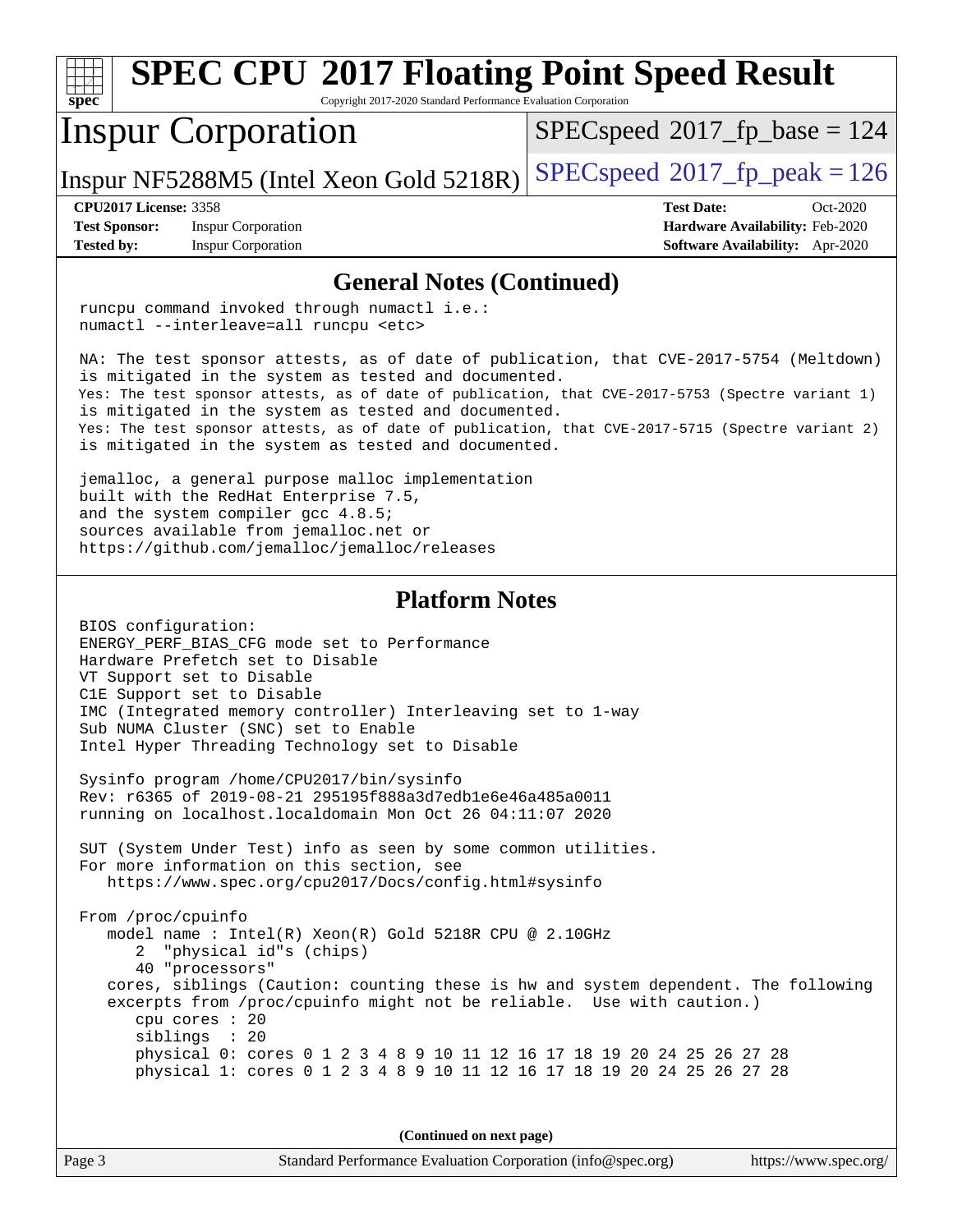| $spec^*$                                  |                                                                                                                                                                                                                                                                                                                                                                                                                                                                                                                                                            | Copyright 2017-2020 Standard Performance Evaluation Corporation                                                                                                                                                                                                                                                                                                                                             | <b>SPEC CPU®2017 Floating Point Speed Result</b>                                                                                                                                                                                                                                                                                                                                                                                                                                                                                                                                                                                                                                                                                                                                                                                                                                                                                                                                                                                    |
|-------------------------------------------|------------------------------------------------------------------------------------------------------------------------------------------------------------------------------------------------------------------------------------------------------------------------------------------------------------------------------------------------------------------------------------------------------------------------------------------------------------------------------------------------------------------------------------------------------------|-------------------------------------------------------------------------------------------------------------------------------------------------------------------------------------------------------------------------------------------------------------------------------------------------------------------------------------------------------------------------------------------------------------|-------------------------------------------------------------------------------------------------------------------------------------------------------------------------------------------------------------------------------------------------------------------------------------------------------------------------------------------------------------------------------------------------------------------------------------------------------------------------------------------------------------------------------------------------------------------------------------------------------------------------------------------------------------------------------------------------------------------------------------------------------------------------------------------------------------------------------------------------------------------------------------------------------------------------------------------------------------------------------------------------------------------------------------|
|                                           | <b>Inspur Corporation</b>                                                                                                                                                                                                                                                                                                                                                                                                                                                                                                                                  |                                                                                                                                                                                                                                                                                                                                                                                                             | $SPEC speed^{\circ}2017\_fp\_base = 124$                                                                                                                                                                                                                                                                                                                                                                                                                                                                                                                                                                                                                                                                                                                                                                                                                                                                                                                                                                                            |
|                                           |                                                                                                                                                                                                                                                                                                                                                                                                                                                                                                                                                            | Inspur NF5288M5 (Intel Xeon Gold 5218R)                                                                                                                                                                                                                                                                                                                                                                     | $SPEC speed^{\circ}2017$ [p_peak = 126                                                                                                                                                                                                                                                                                                                                                                                                                                                                                                                                                                                                                                                                                                                                                                                                                                                                                                                                                                                              |
| <b>Test Sponsor:</b><br><b>Tested by:</b> | <b>CPU2017 License: 3358</b><br><b>Inspur Corporation</b><br><b>Inspur Corporation</b>                                                                                                                                                                                                                                                                                                                                                                                                                                                                     |                                                                                                                                                                                                                                                                                                                                                                                                             | <b>Test Date:</b><br>Oct-2020<br>Hardware Availability: Feb-2020<br>Software Availability: Apr-2020                                                                                                                                                                                                                                                                                                                                                                                                                                                                                                                                                                                                                                                                                                                                                                                                                                                                                                                                 |
|                                           |                                                                                                                                                                                                                                                                                                                                                                                                                                                                                                                                                            | <b>Platform Notes (Continued)</b>                                                                                                                                                                                                                                                                                                                                                                           |                                                                                                                                                                                                                                                                                                                                                                                                                                                                                                                                                                                                                                                                                                                                                                                                                                                                                                                                                                                                                                     |
| From lscpu:<br>physical chip.             | Architecture:<br>$CPU$ op-mode( $s$ ):<br>Byte Order:<br>CPU(s):<br>On-line CPU(s) list: $0-39$<br>Thread( $s$ ) per core:<br>$Core(s)$ per socket:<br>Socket(s):<br>NUMA node(s):<br>Vendor ID:<br>CPU family:<br>Model:<br>Model name:<br>Stepping:<br>CPU MHz:<br>CPU max MHz:<br>CPU min MHz:<br>BogoMIPS:<br>Virtualization:<br>Lld cache:<br>Lli cache:<br>L2 cache:<br>L3 cache:<br>NUMA node0 CPU(s):<br>NUMA nodel CPU(s):<br>Flags:<br>/proc/cpuinfo cache data<br>cache size : 28160 KB<br>$available: 2 nodes (0-1)$<br>node 0 size: 192114 MB | x86 64<br>$32$ -bit, $64$ -bit<br>Little Endian<br>40<br>1<br>20<br>2<br>2<br>GenuineIntel<br>6<br>85<br>$Intel(R) Xeon(R) Gold 5218R CPU @ 2.10GHz$<br>7<br>2607.588<br>4000.0000<br>800.0000<br>4200.00<br>$VT - x$<br>32K<br>32K<br>1024K<br>28160K<br>$0 - 19$<br>$20 - 39$<br>ospke avx512_vnni md_clear flush_l1d arch_capabilities<br>node 0 cpus: 0 1 2 3 4 5 6 7 8 9 10 11 12 13 14 15 16 17 18 19 | fpu vme de pse tsc msr pae mce cx8 apic sep mtrr pge mca cmov<br>pat pse36 clflush dts acpi mmx fxsr sse sse2 ss ht tm pbe syscall nx pdpelgb rdtscp<br>lm constant_tsc art arch_perfmon pebs bts rep_good nopl xtopology nonstop_tsc cpuid<br>aperfmperf pni pclmulqdq dtes64 monitor ds_cpl vmx smx est tm2 ssse3 sdbg fma cx16<br>xtpr pdcm pcid dca sse4_1 sse4_2 x2apic movbe popcnt tsc_deadline_timer aes xsave<br>avx f16c rdrand lahf_lm abm 3dnowprefetch cpuid_fault epb cat_13 cdp_13<br>invpcid_single intel_ppin ssbd mba ibrs ibpb stibp ibrs_enhanced tpr_shadow vnmi<br>flexpriority ept vpid fsgsbase tsc_adjust bmil hle avx2 smep bmi2 erms invpcid rtm<br>cqm mpx rdt_a avx512f avx512dq rdseed adx smap clflushopt clwb intel_pt avx512cd<br>avx512bw avx512vl xsaveopt xsavec xgetbvl xsaves cqm_llc cqm_occup_llc cqm_mbm_total<br>cqm_mbm_local dtherm ida arat pln pts hwp hwp_act_window hwp_epp hwp_pkg_req pku<br>From numactl --hardware WARNING: a numactl 'node' might or might not correspond to a |
|                                           |                                                                                                                                                                                                                                                                                                                                                                                                                                                                                                                                                            | (Continued on next page)                                                                                                                                                                                                                                                                                                                                                                                    |                                                                                                                                                                                                                                                                                                                                                                                                                                                                                                                                                                                                                                                                                                                                                                                                                                                                                                                                                                                                                                     |
| Page 4                                    |                                                                                                                                                                                                                                                                                                                                                                                                                                                                                                                                                            | Standard Performance Evaluation Corporation (info@spec.org)                                                                                                                                                                                                                                                                                                                                                 | https://www.spec.org/                                                                                                                                                                                                                                                                                                                                                                                                                                                                                                                                                                                                                                                                                                                                                                                                                                                                                                                                                                                                               |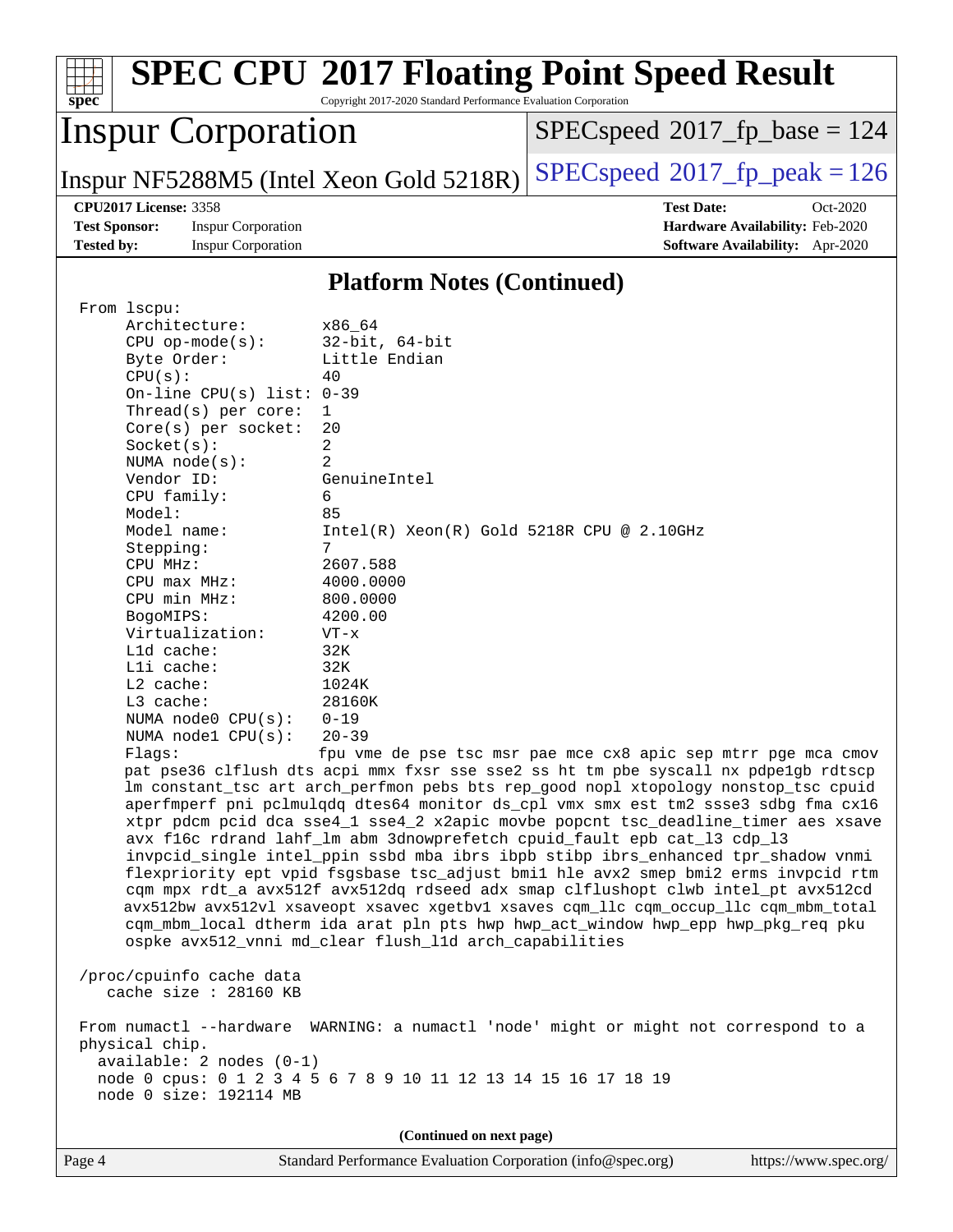| <b>SPEC CPU®2017 Floating Point Speed Result</b><br>Copyright 2017-2020 Standard Performance Evaluation Corporation<br>$spec^*$                                                                                                                                                                                                                                                                                                                                            |                                                                                                                          |  |  |  |  |
|----------------------------------------------------------------------------------------------------------------------------------------------------------------------------------------------------------------------------------------------------------------------------------------------------------------------------------------------------------------------------------------------------------------------------------------------------------------------------|--------------------------------------------------------------------------------------------------------------------------|--|--|--|--|
| <b>Inspur Corporation</b>                                                                                                                                                                                                                                                                                                                                                                                                                                                  | $SPEC speed^{\circ}2017$ fp base = 124                                                                                   |  |  |  |  |
| Inspur NF5288M5 (Intel Xeon Gold 5218R)                                                                                                                                                                                                                                                                                                                                                                                                                                    | $SPEC speed^{\circ}2017$ _fp_peak = 126                                                                                  |  |  |  |  |
| <b>CPU2017 License: 3358</b><br><b>Test Sponsor:</b><br><b>Inspur Corporation</b><br><b>Tested by:</b><br><b>Inspur Corporation</b>                                                                                                                                                                                                                                                                                                                                        | <b>Test Date:</b><br>Oct-2020<br>Hardware Availability: Feb-2020<br>Software Availability: Apr-2020                      |  |  |  |  |
| <b>Platform Notes (Continued)</b>                                                                                                                                                                                                                                                                                                                                                                                                                                          |                                                                                                                          |  |  |  |  |
| node 0 free: 184817 MB<br>node 1 cpus: 20 21 22 23 24 25 26 27 28 29 30 31 32 33 34 35 36 37 38 39<br>node 1 size: 193531 MB<br>node 1 free: 193217 MB<br>node distances:<br>1<br>node<br>$\Omega$<br>0:<br>10<br>21<br>1:<br>21<br>10<br>From /proc/meminfo<br>MemTotal:<br>394901672 kB<br>HugePages_Total:<br>0<br>Hugepagesize:<br>2048 kB                                                                                                                             |                                                                                                                          |  |  |  |  |
| From /etc/*release* /etc/*version*<br>os-release:<br>NAME="Red Hat Enterprise Linux"<br>VERSION="8.1 (Ootpa)"<br>$ID="rhe1"$<br>ID_LIKE="fedora"<br>VERSION_ID="8.1"<br>PLATFORM_ID="platform:el8"<br>PRETTY_NAME="Red Hat Enterprise Linux 8.1 (Ootpa)"<br>ANSI COLOR="0;31"<br>redhat-release: Red Hat Enterprise Linux release 8.1 (Ootpa)<br>system-release: Red Hat Enterprise Linux release 8.1 (Ootpa)<br>system-release-cpe: cpe:/o:redhat:enterprise_linux:8.1:ga |                                                                                                                          |  |  |  |  |
| uname $-a$ :<br>Linux localhost.localdomain 4.18.0-147.el8.x86_64 #1 SMP Thu Sep 26 15:52:44 UTC 2019<br>x86_64 x86_64 x86_64 GNU/Linux                                                                                                                                                                                                                                                                                                                                    |                                                                                                                          |  |  |  |  |
| Kernel self-reported vulnerability status:                                                                                                                                                                                                                                                                                                                                                                                                                                 |                                                                                                                          |  |  |  |  |
| CVE-2018-3620 (L1 Terminal Fault):<br>Microarchitectural Data Sampling:<br>CVE-2017-5754 (Meltdown):<br>CVE-2018-3639 (Speculative Store Bypass): Mitigation: Speculative Store Bypass disabled                                                                                                                                                                                                                                                                            | Not affected<br>Not affected<br>Not affected<br>via prctl and seccomp                                                    |  |  |  |  |
| CVE-2017-5753 (Spectre variant 1):<br>$CVE-2017-5715$ (Spectre variant 2):<br>RSB filling                                                                                                                                                                                                                                                                                                                                                                                  | Mitigation: usercopy/swapgs barriers and __user<br>pointer sanitization<br>Mitigation: Enhanced IBRS, IBPB: conditional, |  |  |  |  |
| run-level 3 Oct 26 00:05                                                                                                                                                                                                                                                                                                                                                                                                                                                   |                                                                                                                          |  |  |  |  |
| SPEC is set to: /home/CPU2017                                                                                                                                                                                                                                                                                                                                                                                                                                              |                                                                                                                          |  |  |  |  |
| (Continued on next page)                                                                                                                                                                                                                                                                                                                                                                                                                                                   |                                                                                                                          |  |  |  |  |
| Page 5<br>Standard Performance Evaluation Corporation (info@spec.org)                                                                                                                                                                                                                                                                                                                                                                                                      | https://www.spec.org/                                                                                                    |  |  |  |  |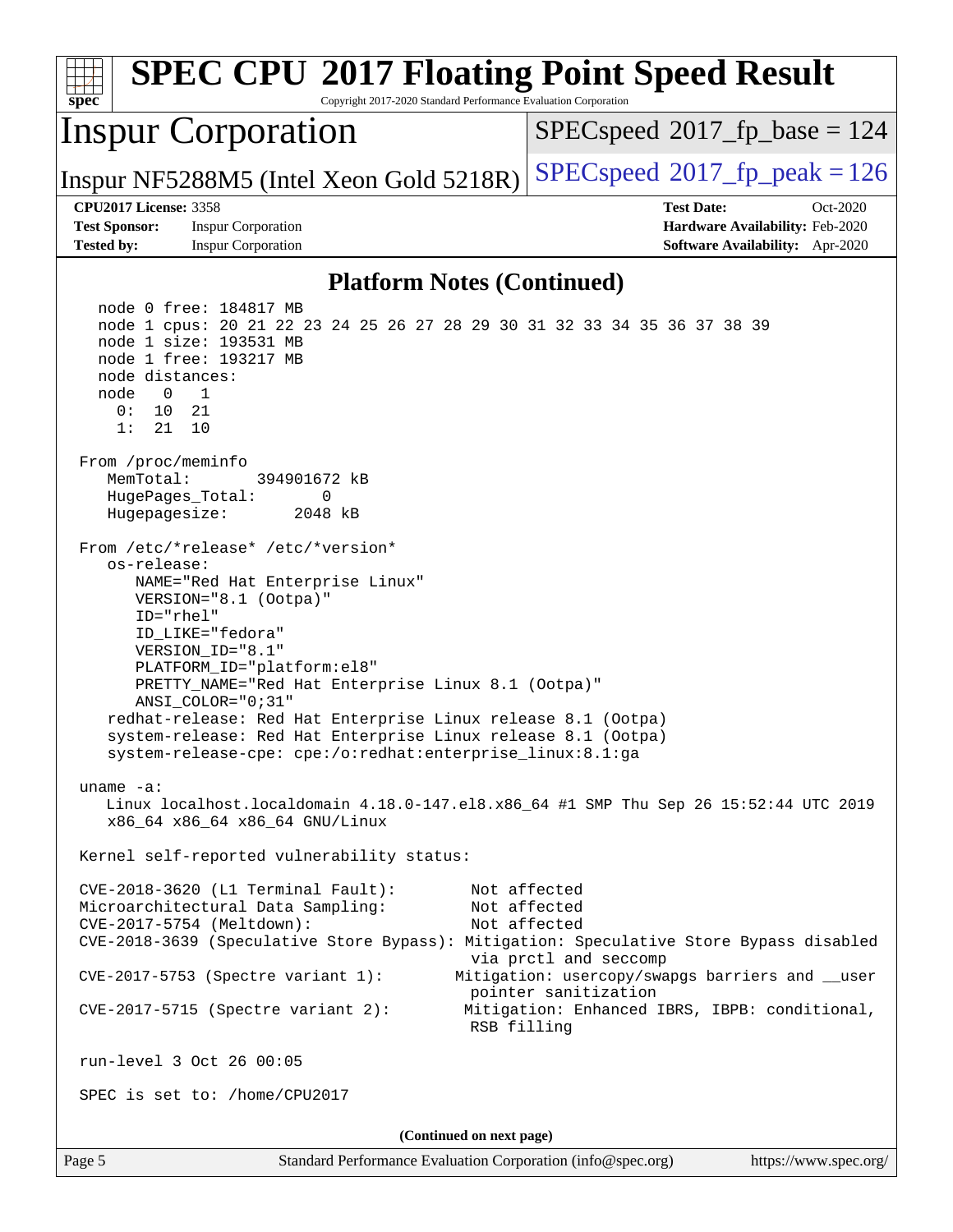| <b>SPEC CPU®2017 Floating Point Speed Result</b><br>Copyright 2017-2020 Standard Performance Evaluation Corporation<br>$spec^*$                                                                                                                                                                                                                                                                                                                                                                                                                                      |                                                                                                     |  |  |  |  |  |
|----------------------------------------------------------------------------------------------------------------------------------------------------------------------------------------------------------------------------------------------------------------------------------------------------------------------------------------------------------------------------------------------------------------------------------------------------------------------------------------------------------------------------------------------------------------------|-----------------------------------------------------------------------------------------------------|--|--|--|--|--|
| <b>Inspur Corporation</b>                                                                                                                                                                                                                                                                                                                                                                                                                                                                                                                                            | $SPEC speed^{\circ}2017$ fp base = 124                                                              |  |  |  |  |  |
| Inspur NF5288M5 (Intel Xeon Gold 5218R)                                                                                                                                                                                                                                                                                                                                                                                                                                                                                                                              | $SPEC speed^{\circ}2017$ fp peak = 126                                                              |  |  |  |  |  |
| <b>CPU2017 License: 3358</b><br><b>Test Sponsor:</b><br><b>Inspur Corporation</b><br><b>Tested by:</b><br><b>Inspur Corporation</b>                                                                                                                                                                                                                                                                                                                                                                                                                                  | <b>Test Date:</b><br>Oct-2020<br>Hardware Availability: Feb-2020<br>Software Availability: Apr-2020 |  |  |  |  |  |
| <b>Platform Notes (Continued)</b>                                                                                                                                                                                                                                                                                                                                                                                                                                                                                                                                    |                                                                                                     |  |  |  |  |  |
| Filesystem<br>Size Used Avail Use% Mounted on<br>Type<br>391G<br>/dev/mapper/rhel-home xfs                                                                                                                                                                                                                                                                                                                                                                                                                                                                           | 64G 328G 17% / home                                                                                 |  |  |  |  |  |
| From /sys/devices/virtual/dmi/id<br>BIOS:<br>Inspur 4.1.05 07/02/2019<br>Vendor: Inspur<br>Product: NF5288M5<br>Product Family: Not specified<br>Serial: 219886866                                                                                                                                                                                                                                                                                                                                                                                                   |                                                                                                     |  |  |  |  |  |
| Additional information from dmidecode follows. WARNING: Use caution when you interpret<br>this section. The 'dmidecode' program reads system data which is "intended to allow<br>hardware to be accurately determined", but the intent may not be met, as there are<br>frequent changes to hardware, firmware, and the "DMTF SMBIOS" standard.<br>Memory:<br>4x NO DIMM NO DIMM<br>12x Samsung M393A4K40CB2-CVF 32 GB 2 rank 2933                                                                                                                                    |                                                                                                     |  |  |  |  |  |
| (End of data from sysinfo program)                                                                                                                                                                                                                                                                                                                                                                                                                                                                                                                                   |                                                                                                     |  |  |  |  |  |
| <b>Compiler Version Notes</b>                                                                                                                                                                                                                                                                                                                                                                                                                                                                                                                                        |                                                                                                     |  |  |  |  |  |
| 619.1bm_s(base, peak) 638.imagick_s(base, peak)<br>C<br>644.nab_s(base, peak)                                                                                                                                                                                                                                                                                                                                                                                                                                                                                        |                                                                                                     |  |  |  |  |  |
| --------------------------------<br>Intel(R) C Intel(R) 64 Compiler for applications running on Intel(R) 64,<br>Version 19.1.1.217 Build 20200306<br>Copyright (C) 1985-2020 Intel Corporation. All rights reserved.<br>--------------------------                                                                                                                                                                                                                                                                                                                   |                                                                                                     |  |  |  |  |  |
| $C++$ , C, Fortran   607. cactuBSSN_s(base, peak)                                                                                                                                                                                                                                                                                                                                                                                                                                                                                                                    |                                                                                                     |  |  |  |  |  |
| Intel(R) $C++$ Intel(R) 64 Compiler for applications running on Intel(R) 64,<br>Version 19.1.1.217 Build 20200306<br>Copyright (C) 1985-2020 Intel Corporation. All rights reserved.<br>Intel(R) C Intel(R) 64 Compiler for applications running on Intel(R) 64,<br>Version 19.1.1.217 Build 20200306<br>Copyright (C) 1985-2020 Intel Corporation. All rights reserved.<br>$Intel(R)$ Fortran Intel(R) 64 Compiler for applications running on Intel(R)<br>64, Version 19.1.1.217 Build 20200306<br>Copyright (C) 1985-2020 Intel Corporation. All rights reserved. |                                                                                                     |  |  |  |  |  |
|                                                                                                                                                                                                                                                                                                                                                                                                                                                                                                                                                                      |                                                                                                     |  |  |  |  |  |
| (Continued on next page)                                                                                                                                                                                                                                                                                                                                                                                                                                                                                                                                             |                                                                                                     |  |  |  |  |  |
| Page 6<br>Standard Performance Evaluation Corporation (info@spec.org)                                                                                                                                                                                                                                                                                                                                                                                                                                                                                                | https://www.spec.org/                                                                               |  |  |  |  |  |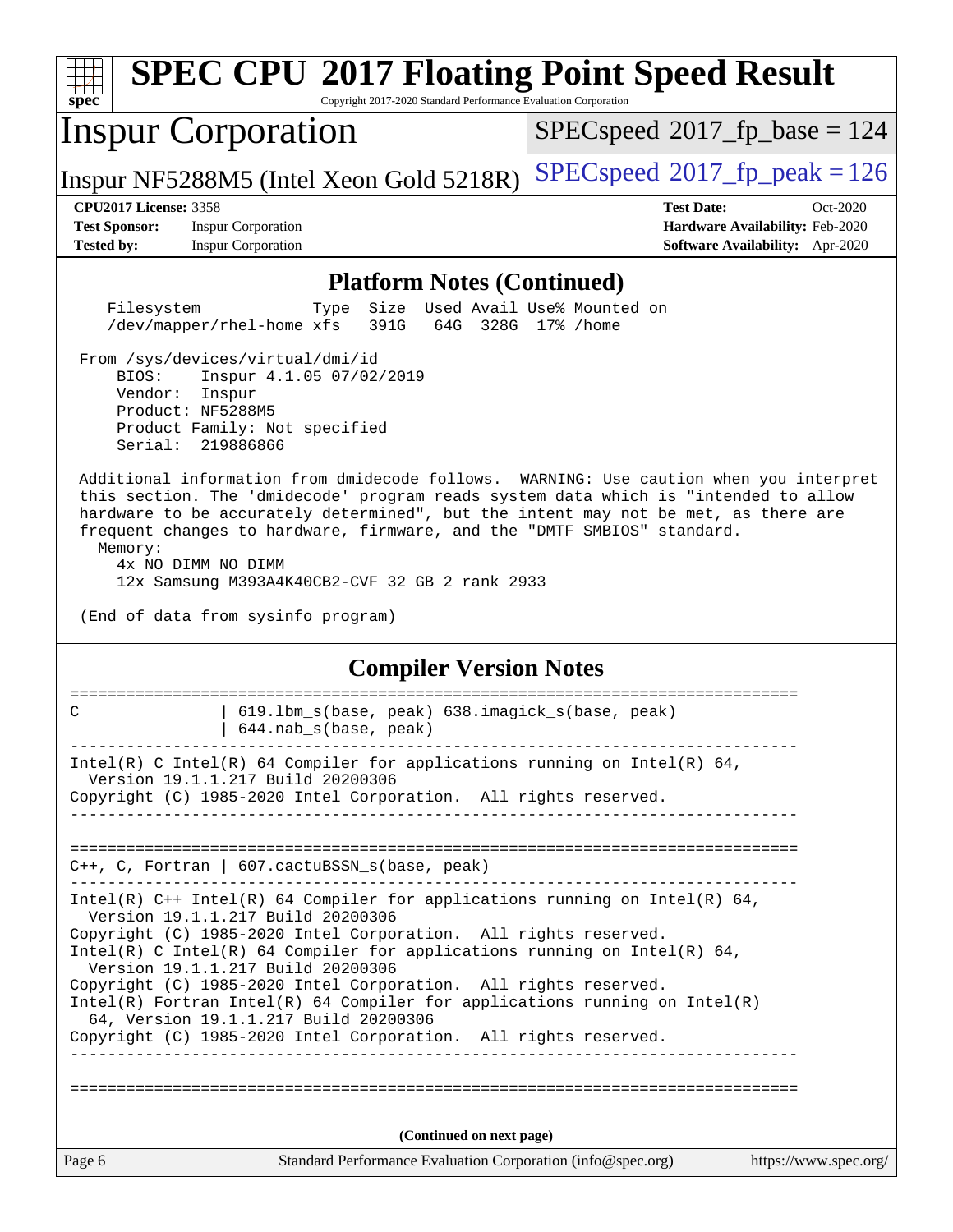| spec                                                                                                                                                                                                                                                                                                      | <b>SPEC CPU®2017 Floating Point Speed Result</b><br>Copyright 2017-2020 Standard Performance Evaluation Corporation |                                        |  |  |  |
|-----------------------------------------------------------------------------------------------------------------------------------------------------------------------------------------------------------------------------------------------------------------------------------------------------------|---------------------------------------------------------------------------------------------------------------------|----------------------------------------|--|--|--|
|                                                                                                                                                                                                                                                                                                           | <b>Inspur Corporation</b>                                                                                           | $SPEC speed^{\circ}2017$ fp base = 124 |  |  |  |
|                                                                                                                                                                                                                                                                                                           | Inspur NF5288M5 (Intel Xeon Gold 5218R)                                                                             | $SPEC speed^{\circ}2017$ fp peak = 126 |  |  |  |
| <b>CPU2017 License: 3358</b>                                                                                                                                                                                                                                                                              |                                                                                                                     | <b>Test Date:</b><br>$Oct-2020$        |  |  |  |
| <b>Test Sponsor:</b>                                                                                                                                                                                                                                                                                      | <b>Inspur Corporation</b>                                                                                           | Hardware Availability: Feb-2020        |  |  |  |
| <b>Tested by:</b>                                                                                                                                                                                                                                                                                         | <b>Inspur Corporation</b>                                                                                           | Software Availability: Apr-2020        |  |  |  |
|                                                                                                                                                                                                                                                                                                           | <b>Compiler Version Notes (Continued)</b>                                                                           |                                        |  |  |  |
| Fortran                                                                                                                                                                                                                                                                                                   | 603.bwaves_s(base, peak) 649.fotonik3d_s(base, peak)<br>654.roms_s(base, peak)                                      |                                        |  |  |  |
| $Intel(R)$ Fortran Intel(R) 64 Compiler for applications running on Intel(R)<br>64, Version 19.1.1.217 Build 20200306<br>Copyright (C) 1985-2020 Intel Corporation. All rights reserved.                                                                                                                  |                                                                                                                     |                                        |  |  |  |
| 621.wrf_s(base, peak) 627.cam4_s(base, peak)<br>Fortran, C<br>628.pop2_s(base, peak)                                                                                                                                                                                                                      |                                                                                                                     |                                        |  |  |  |
| $Intel(R)$ Fortran Intel(R) 64 Compiler for applications running on Intel(R)<br>64, Version 19.1.1.217 Build 20200306<br>Copyright (C) 1985-2020 Intel Corporation. All rights reserved.<br>Intel(R) C Intel(R) 64 Compiler for applications running on Intel(R) 64,<br>Version 19.1.1.217 Build 20200306 |                                                                                                                     |                                        |  |  |  |
|                                                                                                                                                                                                                                                                                                           | Copyright (C) 1985-2020 Intel Corporation. All rights reserved.                                                     |                                        |  |  |  |
|                                                                                                                                                                                                                                                                                                           | <b>Base Compiler Invocation</b>                                                                                     |                                        |  |  |  |
| C benchmarks:                                                                                                                                                                                                                                                                                             |                                                                                                                     |                                        |  |  |  |

[icc](http://www.spec.org/cpu2017/results/res2020q4/cpu2017-20201109-24374.flags.html#user_CCbase_intel_icc_66fc1ee009f7361af1fbd72ca7dcefbb700085f36577c54f309893dd4ec40d12360134090235512931783d35fd58c0460139e722d5067c5574d8eaf2b3e37e92)

[Fortran benchmarks](http://www.spec.org/auto/cpu2017/Docs/result-fields.html#Fortranbenchmarks): [ifort](http://www.spec.org/cpu2017/results/res2020q4/cpu2017-20201109-24374.flags.html#user_FCbase_intel_ifort_8111460550e3ca792625aed983ce982f94888b8b503583aa7ba2b8303487b4d8a21a13e7191a45c5fd58ff318f48f9492884d4413fa793fd88dd292cad7027ca)

[Benchmarks using both Fortran and C](http://www.spec.org/auto/cpu2017/Docs/result-fields.html#BenchmarksusingbothFortranandC): [ifort](http://www.spec.org/cpu2017/results/res2020q4/cpu2017-20201109-24374.flags.html#user_CC_FCbase_intel_ifort_8111460550e3ca792625aed983ce982f94888b8b503583aa7ba2b8303487b4d8a21a13e7191a45c5fd58ff318f48f9492884d4413fa793fd88dd292cad7027ca) [icc](http://www.spec.org/cpu2017/results/res2020q4/cpu2017-20201109-24374.flags.html#user_CC_FCbase_intel_icc_66fc1ee009f7361af1fbd72ca7dcefbb700085f36577c54f309893dd4ec40d12360134090235512931783d35fd58c0460139e722d5067c5574d8eaf2b3e37e92)

[Benchmarks using Fortran, C, and C++:](http://www.spec.org/auto/cpu2017/Docs/result-fields.html#BenchmarksusingFortranCandCXX) [icpc](http://www.spec.org/cpu2017/results/res2020q4/cpu2017-20201109-24374.flags.html#user_CC_CXX_FCbase_intel_icpc_c510b6838c7f56d33e37e94d029a35b4a7bccf4766a728ee175e80a419847e808290a9b78be685c44ab727ea267ec2f070ec5dc83b407c0218cded6866a35d07) [icc](http://www.spec.org/cpu2017/results/res2020q4/cpu2017-20201109-24374.flags.html#user_CC_CXX_FCbase_intel_icc_66fc1ee009f7361af1fbd72ca7dcefbb700085f36577c54f309893dd4ec40d12360134090235512931783d35fd58c0460139e722d5067c5574d8eaf2b3e37e92) [ifort](http://www.spec.org/cpu2017/results/res2020q4/cpu2017-20201109-24374.flags.html#user_CC_CXX_FCbase_intel_ifort_8111460550e3ca792625aed983ce982f94888b8b503583aa7ba2b8303487b4d8a21a13e7191a45c5fd58ff318f48f9492884d4413fa793fd88dd292cad7027ca)

## **[Base Portability Flags](http://www.spec.org/auto/cpu2017/Docs/result-fields.html#BasePortabilityFlags)**

 603.bwaves\_s: [-DSPEC\\_LP64](http://www.spec.org/cpu2017/results/res2020q4/cpu2017-20201109-24374.flags.html#suite_basePORTABILITY603_bwaves_s_DSPEC_LP64) 607.cactuBSSN\_s: [-DSPEC\\_LP64](http://www.spec.org/cpu2017/results/res2020q4/cpu2017-20201109-24374.flags.html#suite_basePORTABILITY607_cactuBSSN_s_DSPEC_LP64) 619.lbm\_s: [-DSPEC\\_LP64](http://www.spec.org/cpu2017/results/res2020q4/cpu2017-20201109-24374.flags.html#suite_basePORTABILITY619_lbm_s_DSPEC_LP64) 621.wrf\_s: [-DSPEC\\_LP64](http://www.spec.org/cpu2017/results/res2020q4/cpu2017-20201109-24374.flags.html#suite_basePORTABILITY621_wrf_s_DSPEC_LP64) [-DSPEC\\_CASE\\_FLAG](http://www.spec.org/cpu2017/results/res2020q4/cpu2017-20201109-24374.flags.html#b621.wrf_s_baseCPORTABILITY_DSPEC_CASE_FLAG) [-convert big\\_endian](http://www.spec.org/cpu2017/results/res2020q4/cpu2017-20201109-24374.flags.html#user_baseFPORTABILITY621_wrf_s_convert_big_endian_c3194028bc08c63ac5d04de18c48ce6d347e4e562e8892b8bdbdc0214820426deb8554edfa529a3fb25a586e65a3d812c835984020483e7e73212c4d31a38223) 627.cam4\_s: [-DSPEC\\_LP64](http://www.spec.org/cpu2017/results/res2020q4/cpu2017-20201109-24374.flags.html#suite_basePORTABILITY627_cam4_s_DSPEC_LP64) [-DSPEC\\_CASE\\_FLAG](http://www.spec.org/cpu2017/results/res2020q4/cpu2017-20201109-24374.flags.html#b627.cam4_s_baseCPORTABILITY_DSPEC_CASE_FLAG) 628.pop2\_s: [-DSPEC\\_LP64](http://www.spec.org/cpu2017/results/res2020q4/cpu2017-20201109-24374.flags.html#suite_basePORTABILITY628_pop2_s_DSPEC_LP64) [-DSPEC\\_CASE\\_FLAG](http://www.spec.org/cpu2017/results/res2020q4/cpu2017-20201109-24374.flags.html#b628.pop2_s_baseCPORTABILITY_DSPEC_CASE_FLAG) [-convert big\\_endian](http://www.spec.org/cpu2017/results/res2020q4/cpu2017-20201109-24374.flags.html#user_baseFPORTABILITY628_pop2_s_convert_big_endian_c3194028bc08c63ac5d04de18c48ce6d347e4e562e8892b8bdbdc0214820426deb8554edfa529a3fb25a586e65a3d812c835984020483e7e73212c4d31a38223) [-assume byterecl](http://www.spec.org/cpu2017/results/res2020q4/cpu2017-20201109-24374.flags.html#user_baseFPORTABILITY628_pop2_s_assume_byterecl_7e47d18b9513cf18525430bbf0f2177aa9bf368bc7a059c09b2c06a34b53bd3447c950d3f8d6c70e3faf3a05c8557d66a5798b567902e8849adc142926523472)

**(Continued on next page)**

Page 7 Standard Performance Evaluation Corporation [\(info@spec.org\)](mailto:info@spec.org) <https://www.spec.org/>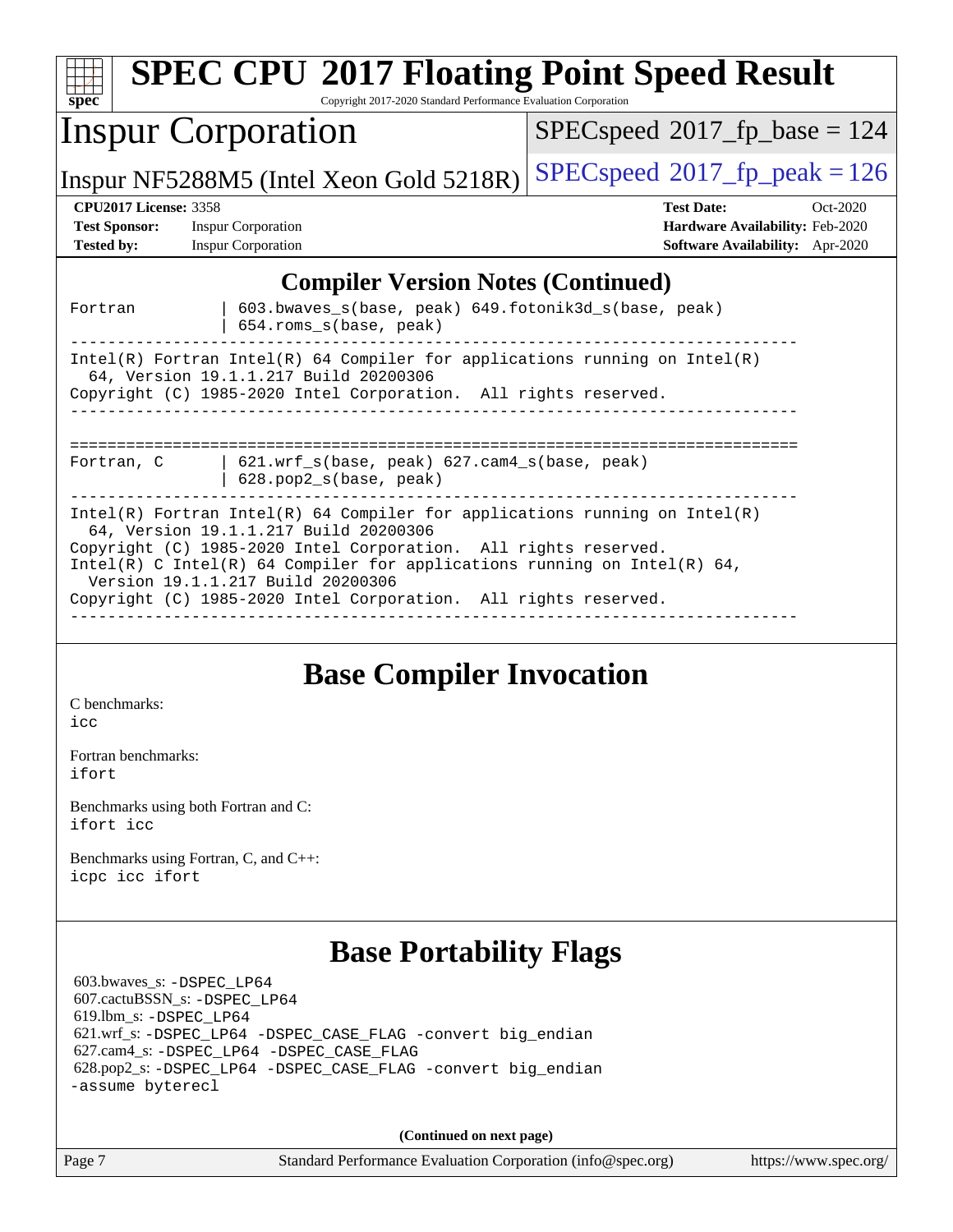

# **[SPEC CPU](http://www.spec.org/auto/cpu2017/Docs/result-fields.html#SPECCPU2017FloatingPointSpeedResult)[2017 Floating Point Speed Result](http://www.spec.org/auto/cpu2017/Docs/result-fields.html#SPECCPU2017FloatingPointSpeedResult)**

Copyright 2017-2020 Standard Performance Evaluation Corporation

## Inspur Corporation

[SPECspeed](http://www.spec.org/auto/cpu2017/Docs/result-fields.html#SPECspeed2017fpbase)<sup>®</sup>2017 fp base = 124

Inspur NF5288M5 (Intel Xeon Gold 5218R)  $SPEC speed@2017_f$  p\_peak = 126

**[CPU2017 License:](http://www.spec.org/auto/cpu2017/Docs/result-fields.html#CPU2017License)** 3358 **[Test Date:](http://www.spec.org/auto/cpu2017/Docs/result-fields.html#TestDate)** Oct-2020 **[Test Sponsor:](http://www.spec.org/auto/cpu2017/Docs/result-fields.html#TestSponsor)** Inspur Corporation **[Hardware Availability:](http://www.spec.org/auto/cpu2017/Docs/result-fields.html#HardwareAvailability)** Feb-2020 **[Tested by:](http://www.spec.org/auto/cpu2017/Docs/result-fields.html#Testedby)** Inspur Corporation **[Software Availability:](http://www.spec.org/auto/cpu2017/Docs/result-fields.html#SoftwareAvailability)** Apr-2020

## **[Base Portability Flags \(Continued\)](http://www.spec.org/auto/cpu2017/Docs/result-fields.html#BasePortabilityFlags)**

 638.imagick\_s: [-DSPEC\\_LP64](http://www.spec.org/cpu2017/results/res2020q4/cpu2017-20201109-24374.flags.html#suite_basePORTABILITY638_imagick_s_DSPEC_LP64) 644.nab\_s: [-DSPEC\\_LP64](http://www.spec.org/cpu2017/results/res2020q4/cpu2017-20201109-24374.flags.html#suite_basePORTABILITY644_nab_s_DSPEC_LP64) 649.fotonik3d\_s: [-DSPEC\\_LP64](http://www.spec.org/cpu2017/results/res2020q4/cpu2017-20201109-24374.flags.html#suite_basePORTABILITY649_fotonik3d_s_DSPEC_LP64) 654.roms\_s: [-DSPEC\\_LP64](http://www.spec.org/cpu2017/results/res2020q4/cpu2017-20201109-24374.flags.html#suite_basePORTABILITY654_roms_s_DSPEC_LP64)

**[Base Optimization Flags](http://www.spec.org/auto/cpu2017/Docs/result-fields.html#BaseOptimizationFlags)**

#### [C benchmarks](http://www.spec.org/auto/cpu2017/Docs/result-fields.html#Cbenchmarks):

[-m64](http://www.spec.org/cpu2017/results/res2020q4/cpu2017-20201109-24374.flags.html#user_CCbase_m64-icc) [-std=c11](http://www.spec.org/cpu2017/results/res2020q4/cpu2017-20201109-24374.flags.html#user_CCbase_std-icc-std_0e1c27790398a4642dfca32ffe6c27b5796f9c2d2676156f2e42c9c44eaad0c049b1cdb667a270c34d979996257aeb8fc440bfb01818dbc9357bd9d174cb8524) [-xCORE-AVX2](http://www.spec.org/cpu2017/results/res2020q4/cpu2017-20201109-24374.flags.html#user_CCbase_f-xCORE-AVX2) [-ipo](http://www.spec.org/cpu2017/results/res2020q4/cpu2017-20201109-24374.flags.html#user_CCbase_f-ipo) [-O3](http://www.spec.org/cpu2017/results/res2020q4/cpu2017-20201109-24374.flags.html#user_CCbase_f-O3) [-no-prec-div](http://www.spec.org/cpu2017/results/res2020q4/cpu2017-20201109-24374.flags.html#user_CCbase_f-no-prec-div) [-qopt-prefetch](http://www.spec.org/cpu2017/results/res2020q4/cpu2017-20201109-24374.flags.html#user_CCbase_f-qopt-prefetch) [-ffinite-math-only](http://www.spec.org/cpu2017/results/res2020q4/cpu2017-20201109-24374.flags.html#user_CCbase_f_finite_math_only_cb91587bd2077682c4b38af759c288ed7c732db004271a9512da14a4f8007909a5f1427ecbf1a0fb78ff2a814402c6114ac565ca162485bbcae155b5e4258871) [-qopt-mem-layout-trans=4](http://www.spec.org/cpu2017/results/res2020q4/cpu2017-20201109-24374.flags.html#user_CCbase_f-qopt-mem-layout-trans_fa39e755916c150a61361b7846f310bcdf6f04e385ef281cadf3647acec3f0ae266d1a1d22d972a7087a248fd4e6ca390a3634700869573d231a252c784941a8) [-qopenmp](http://www.spec.org/cpu2017/results/res2020q4/cpu2017-20201109-24374.flags.html#user_CCbase_qopenmp_16be0c44f24f464004c6784a7acb94aca937f053568ce72f94b139a11c7c168634a55f6653758ddd83bcf7b8463e8028bb0b48b77bcddc6b78d5d95bb1df2967) [-DSPEC\\_OPENMP](http://www.spec.org/cpu2017/results/res2020q4/cpu2017-20201109-24374.flags.html#suite_CCbase_DSPEC_OPENMP) [-mbranches-within-32B-boundaries](http://www.spec.org/cpu2017/results/res2020q4/cpu2017-20201109-24374.flags.html#user_CCbase_f-mbranches-within-32B-boundaries)

#### [Fortran benchmarks](http://www.spec.org/auto/cpu2017/Docs/result-fields.html#Fortranbenchmarks):

[-m64](http://www.spec.org/cpu2017/results/res2020q4/cpu2017-20201109-24374.flags.html#user_FCbase_m64-icc) [-Wl,-z,muldefs](http://www.spec.org/cpu2017/results/res2020q4/cpu2017-20201109-24374.flags.html#user_FCbase_link_force_multiple1_b4cbdb97b34bdee9ceefcfe54f4c8ea74255f0b02a4b23e853cdb0e18eb4525ac79b5a88067c842dd0ee6996c24547a27a4b99331201badda8798ef8a743f577) [-DSPEC\\_OPENMP](http://www.spec.org/cpu2017/results/res2020q4/cpu2017-20201109-24374.flags.html#suite_FCbase_DSPEC_OPENMP) [-xCORE-AVX2](http://www.spec.org/cpu2017/results/res2020q4/cpu2017-20201109-24374.flags.html#user_FCbase_f-xCORE-AVX2) [-ipo](http://www.spec.org/cpu2017/results/res2020q4/cpu2017-20201109-24374.flags.html#user_FCbase_f-ipo) [-O3](http://www.spec.org/cpu2017/results/res2020q4/cpu2017-20201109-24374.flags.html#user_FCbase_f-O3) [-no-prec-div](http://www.spec.org/cpu2017/results/res2020q4/cpu2017-20201109-24374.flags.html#user_FCbase_f-no-prec-div) [-qopt-prefetch](http://www.spec.org/cpu2017/results/res2020q4/cpu2017-20201109-24374.flags.html#user_FCbase_f-qopt-prefetch) [-ffinite-math-only](http://www.spec.org/cpu2017/results/res2020q4/cpu2017-20201109-24374.flags.html#user_FCbase_f_finite_math_only_cb91587bd2077682c4b38af759c288ed7c732db004271a9512da14a4f8007909a5f1427ecbf1a0fb78ff2a814402c6114ac565ca162485bbcae155b5e4258871) [-qopt-mem-layout-trans=4](http://www.spec.org/cpu2017/results/res2020q4/cpu2017-20201109-24374.flags.html#user_FCbase_f-qopt-mem-layout-trans_fa39e755916c150a61361b7846f310bcdf6f04e385ef281cadf3647acec3f0ae266d1a1d22d972a7087a248fd4e6ca390a3634700869573d231a252c784941a8) [-qopenmp](http://www.spec.org/cpu2017/results/res2020q4/cpu2017-20201109-24374.flags.html#user_FCbase_qopenmp_16be0c44f24f464004c6784a7acb94aca937f053568ce72f94b139a11c7c168634a55f6653758ddd83bcf7b8463e8028bb0b48b77bcddc6b78d5d95bb1df2967) [-nostandard-realloc-lhs](http://www.spec.org/cpu2017/results/res2020q4/cpu2017-20201109-24374.flags.html#user_FCbase_f_2003_std_realloc_82b4557e90729c0f113870c07e44d33d6f5a304b4f63d4c15d2d0f1fab99f5daaed73bdb9275d9ae411527f28b936061aa8b9c8f2d63842963b95c9dd6426b8a) [-mbranches-within-32B-boundaries](http://www.spec.org/cpu2017/results/res2020q4/cpu2017-20201109-24374.flags.html#user_FCbase_f-mbranches-within-32B-boundaries) [-L/usr/local/jemalloc64-5.0.1/lib](http://www.spec.org/cpu2017/results/res2020q4/cpu2017-20201109-24374.flags.html#user_FCbase_jemalloc_link_path64_1_cc289568b1a6c0fd3b62c91b824c27fcb5af5e8098e6ad028160d21144ef1b8aef3170d2acf0bee98a8da324cfe4f67d0a3d0c4cc4673d993d694dc2a0df248b) [-ljemalloc](http://www.spec.org/cpu2017/results/res2020q4/cpu2017-20201109-24374.flags.html#user_FCbase_jemalloc_link_lib_d1249b907c500fa1c0672f44f562e3d0f79738ae9e3c4a9c376d49f265a04b9c99b167ecedbf6711b3085be911c67ff61f150a17b3472be731631ba4d0471706)

#### [Benchmarks using both Fortran and C](http://www.spec.org/auto/cpu2017/Docs/result-fields.html#BenchmarksusingbothFortranandC):

[-m64](http://www.spec.org/cpu2017/results/res2020q4/cpu2017-20201109-24374.flags.html#user_CC_FCbase_m64-icc) [-std=c11](http://www.spec.org/cpu2017/results/res2020q4/cpu2017-20201109-24374.flags.html#user_CC_FCbase_std-icc-std_0e1c27790398a4642dfca32ffe6c27b5796f9c2d2676156f2e42c9c44eaad0c049b1cdb667a270c34d979996257aeb8fc440bfb01818dbc9357bd9d174cb8524) [-Wl,-z,muldefs](http://www.spec.org/cpu2017/results/res2020q4/cpu2017-20201109-24374.flags.html#user_CC_FCbase_link_force_multiple1_b4cbdb97b34bdee9ceefcfe54f4c8ea74255f0b02a4b23e853cdb0e18eb4525ac79b5a88067c842dd0ee6996c24547a27a4b99331201badda8798ef8a743f577) [-xCORE-AVX2](http://www.spec.org/cpu2017/results/res2020q4/cpu2017-20201109-24374.flags.html#user_CC_FCbase_f-xCORE-AVX2) [-ipo](http://www.spec.org/cpu2017/results/res2020q4/cpu2017-20201109-24374.flags.html#user_CC_FCbase_f-ipo) [-O3](http://www.spec.org/cpu2017/results/res2020q4/cpu2017-20201109-24374.flags.html#user_CC_FCbase_f-O3) [-no-prec-div](http://www.spec.org/cpu2017/results/res2020q4/cpu2017-20201109-24374.flags.html#user_CC_FCbase_f-no-prec-div) [-qopt-prefetch](http://www.spec.org/cpu2017/results/res2020q4/cpu2017-20201109-24374.flags.html#user_CC_FCbase_f-qopt-prefetch) [-ffinite-math-only](http://www.spec.org/cpu2017/results/res2020q4/cpu2017-20201109-24374.flags.html#user_CC_FCbase_f_finite_math_only_cb91587bd2077682c4b38af759c288ed7c732db004271a9512da14a4f8007909a5f1427ecbf1a0fb78ff2a814402c6114ac565ca162485bbcae155b5e4258871) [-qopt-mem-layout-trans=4](http://www.spec.org/cpu2017/results/res2020q4/cpu2017-20201109-24374.flags.html#user_CC_FCbase_f-qopt-mem-layout-trans_fa39e755916c150a61361b7846f310bcdf6f04e385ef281cadf3647acec3f0ae266d1a1d22d972a7087a248fd4e6ca390a3634700869573d231a252c784941a8) [-qopenmp](http://www.spec.org/cpu2017/results/res2020q4/cpu2017-20201109-24374.flags.html#user_CC_FCbase_qopenmp_16be0c44f24f464004c6784a7acb94aca937f053568ce72f94b139a11c7c168634a55f6653758ddd83bcf7b8463e8028bb0b48b77bcddc6b78d5d95bb1df2967) [-DSPEC\\_OPENMP](http://www.spec.org/cpu2017/results/res2020q4/cpu2017-20201109-24374.flags.html#suite_CC_FCbase_DSPEC_OPENMP) [-mbranches-within-32B-boundaries](http://www.spec.org/cpu2017/results/res2020q4/cpu2017-20201109-24374.flags.html#user_CC_FCbase_f-mbranches-within-32B-boundaries) [-nostandard-realloc-lhs](http://www.spec.org/cpu2017/results/res2020q4/cpu2017-20201109-24374.flags.html#user_CC_FCbase_f_2003_std_realloc_82b4557e90729c0f113870c07e44d33d6f5a304b4f63d4c15d2d0f1fab99f5daaed73bdb9275d9ae411527f28b936061aa8b9c8f2d63842963b95c9dd6426b8a) [-L/usr/local/jemalloc64-5.0.1/lib](http://www.spec.org/cpu2017/results/res2020q4/cpu2017-20201109-24374.flags.html#user_CC_FCbase_jemalloc_link_path64_1_cc289568b1a6c0fd3b62c91b824c27fcb5af5e8098e6ad028160d21144ef1b8aef3170d2acf0bee98a8da324cfe4f67d0a3d0c4cc4673d993d694dc2a0df248b) [-ljemalloc](http://www.spec.org/cpu2017/results/res2020q4/cpu2017-20201109-24374.flags.html#user_CC_FCbase_jemalloc_link_lib_d1249b907c500fa1c0672f44f562e3d0f79738ae9e3c4a9c376d49f265a04b9c99b167ecedbf6711b3085be911c67ff61f150a17b3472be731631ba4d0471706)

#### [Benchmarks using Fortran, C, and C++:](http://www.spec.org/auto/cpu2017/Docs/result-fields.html#BenchmarksusingFortranCandCXX)

[-m64](http://www.spec.org/cpu2017/results/res2020q4/cpu2017-20201109-24374.flags.html#user_CC_CXX_FCbase_m64-icc) [-std=c11](http://www.spec.org/cpu2017/results/res2020q4/cpu2017-20201109-24374.flags.html#user_CC_CXX_FCbase_std-icc-std_0e1c27790398a4642dfca32ffe6c27b5796f9c2d2676156f2e42c9c44eaad0c049b1cdb667a270c34d979996257aeb8fc440bfb01818dbc9357bd9d174cb8524) [-Wl,-z,muldefs](http://www.spec.org/cpu2017/results/res2020q4/cpu2017-20201109-24374.flags.html#user_CC_CXX_FCbase_link_force_multiple1_b4cbdb97b34bdee9ceefcfe54f4c8ea74255f0b02a4b23e853cdb0e18eb4525ac79b5a88067c842dd0ee6996c24547a27a4b99331201badda8798ef8a743f577) [-xCORE-AVX2](http://www.spec.org/cpu2017/results/res2020q4/cpu2017-20201109-24374.flags.html#user_CC_CXX_FCbase_f-xCORE-AVX2) [-ipo](http://www.spec.org/cpu2017/results/res2020q4/cpu2017-20201109-24374.flags.html#user_CC_CXX_FCbase_f-ipo) [-O3](http://www.spec.org/cpu2017/results/res2020q4/cpu2017-20201109-24374.flags.html#user_CC_CXX_FCbase_f-O3) [-no-prec-div](http://www.spec.org/cpu2017/results/res2020q4/cpu2017-20201109-24374.flags.html#user_CC_CXX_FCbase_f-no-prec-div) [-qopt-prefetch](http://www.spec.org/cpu2017/results/res2020q4/cpu2017-20201109-24374.flags.html#user_CC_CXX_FCbase_f-qopt-prefetch) [-ffinite-math-only](http://www.spec.org/cpu2017/results/res2020q4/cpu2017-20201109-24374.flags.html#user_CC_CXX_FCbase_f_finite_math_only_cb91587bd2077682c4b38af759c288ed7c732db004271a9512da14a4f8007909a5f1427ecbf1a0fb78ff2a814402c6114ac565ca162485bbcae155b5e4258871) [-qopt-mem-layout-trans=4](http://www.spec.org/cpu2017/results/res2020q4/cpu2017-20201109-24374.flags.html#user_CC_CXX_FCbase_f-qopt-mem-layout-trans_fa39e755916c150a61361b7846f310bcdf6f04e385ef281cadf3647acec3f0ae266d1a1d22d972a7087a248fd4e6ca390a3634700869573d231a252c784941a8) [-qopenmp](http://www.spec.org/cpu2017/results/res2020q4/cpu2017-20201109-24374.flags.html#user_CC_CXX_FCbase_qopenmp_16be0c44f24f464004c6784a7acb94aca937f053568ce72f94b139a11c7c168634a55f6653758ddd83bcf7b8463e8028bb0b48b77bcddc6b78d5d95bb1df2967) [-DSPEC\\_OPENMP](http://www.spec.org/cpu2017/results/res2020q4/cpu2017-20201109-24374.flags.html#suite_CC_CXX_FCbase_DSPEC_OPENMP) [-mbranches-within-32B-boundaries](http://www.spec.org/cpu2017/results/res2020q4/cpu2017-20201109-24374.flags.html#user_CC_CXX_FCbase_f-mbranches-within-32B-boundaries) [-nostandard-realloc-lhs](http://www.spec.org/cpu2017/results/res2020q4/cpu2017-20201109-24374.flags.html#user_CC_CXX_FCbase_f_2003_std_realloc_82b4557e90729c0f113870c07e44d33d6f5a304b4f63d4c15d2d0f1fab99f5daaed73bdb9275d9ae411527f28b936061aa8b9c8f2d63842963b95c9dd6426b8a) [-L/usr/local/jemalloc64-5.0.1/lib](http://www.spec.org/cpu2017/results/res2020q4/cpu2017-20201109-24374.flags.html#user_CC_CXX_FCbase_jemalloc_link_path64_1_cc289568b1a6c0fd3b62c91b824c27fcb5af5e8098e6ad028160d21144ef1b8aef3170d2acf0bee98a8da324cfe4f67d0a3d0c4cc4673d993d694dc2a0df248b) [-ljemalloc](http://www.spec.org/cpu2017/results/res2020q4/cpu2017-20201109-24374.flags.html#user_CC_CXX_FCbase_jemalloc_link_lib_d1249b907c500fa1c0672f44f562e3d0f79738ae9e3c4a9c376d49f265a04b9c99b167ecedbf6711b3085be911c67ff61f150a17b3472be731631ba4d0471706)

### **[Peak Compiler Invocation](http://www.spec.org/auto/cpu2017/Docs/result-fields.html#PeakCompilerInvocation)**

[C benchmarks](http://www.spec.org/auto/cpu2017/Docs/result-fields.html#Cbenchmarks): [icc](http://www.spec.org/cpu2017/results/res2020q4/cpu2017-20201109-24374.flags.html#user_CCpeak_intel_icc_66fc1ee009f7361af1fbd72ca7dcefbb700085f36577c54f309893dd4ec40d12360134090235512931783d35fd58c0460139e722d5067c5574d8eaf2b3e37e92)

[Fortran benchmarks](http://www.spec.org/auto/cpu2017/Docs/result-fields.html#Fortranbenchmarks): [ifort](http://www.spec.org/cpu2017/results/res2020q4/cpu2017-20201109-24374.flags.html#user_FCpeak_intel_ifort_8111460550e3ca792625aed983ce982f94888b8b503583aa7ba2b8303487b4d8a21a13e7191a45c5fd58ff318f48f9492884d4413fa793fd88dd292cad7027ca)

[Benchmarks using both Fortran and C](http://www.spec.org/auto/cpu2017/Docs/result-fields.html#BenchmarksusingbothFortranandC): [ifort](http://www.spec.org/cpu2017/results/res2020q4/cpu2017-20201109-24374.flags.html#user_CC_FCpeak_intel_ifort_8111460550e3ca792625aed983ce982f94888b8b503583aa7ba2b8303487b4d8a21a13e7191a45c5fd58ff318f48f9492884d4413fa793fd88dd292cad7027ca) [icc](http://www.spec.org/cpu2017/results/res2020q4/cpu2017-20201109-24374.flags.html#user_CC_FCpeak_intel_icc_66fc1ee009f7361af1fbd72ca7dcefbb700085f36577c54f309893dd4ec40d12360134090235512931783d35fd58c0460139e722d5067c5574d8eaf2b3e37e92)

**(Continued on next page)**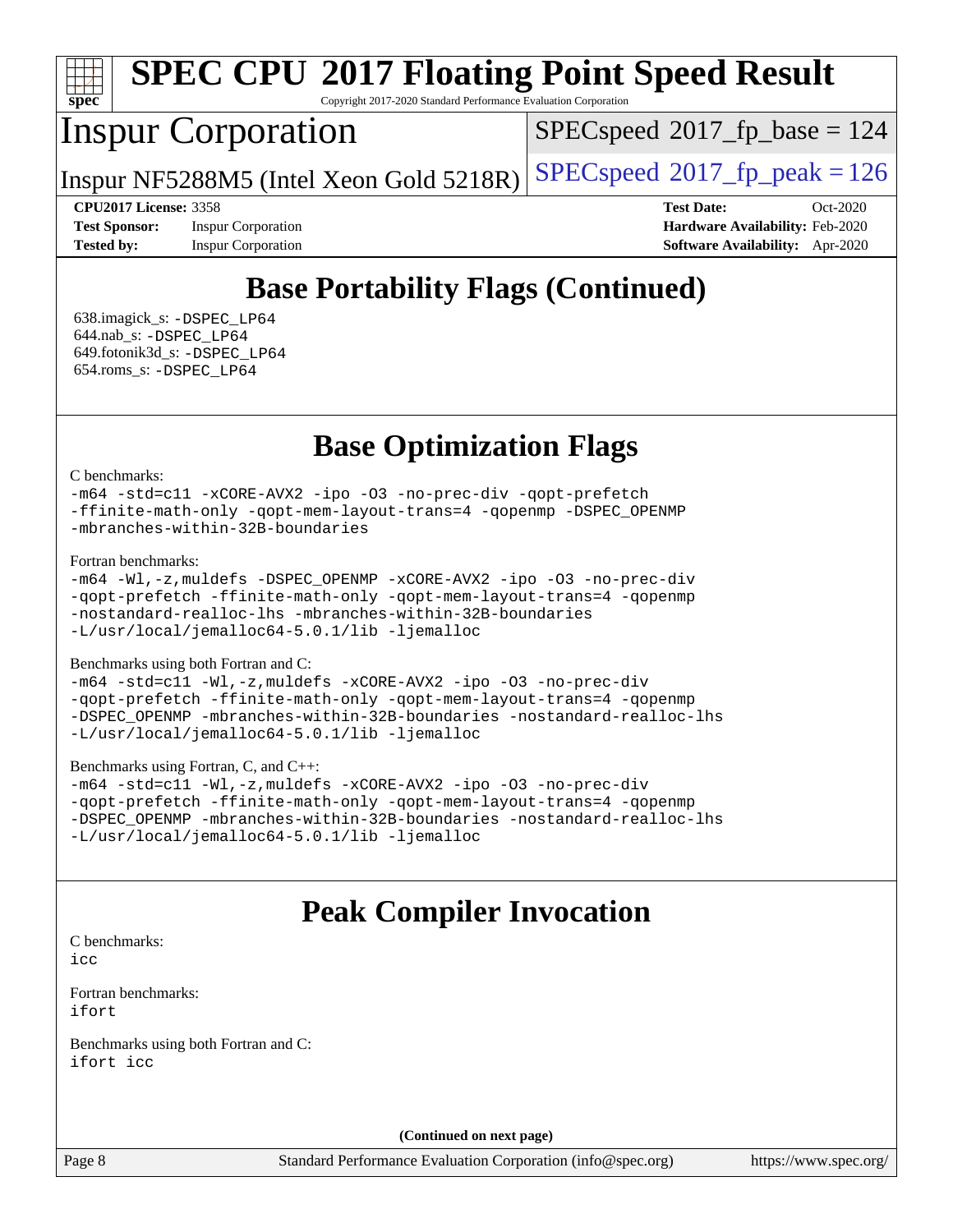

| Page 9 | Standard Performance Evaluation Corporation (info@spec.org) | https://www.spec.org/ |
|--------|-------------------------------------------------------------|-----------------------|
|        |                                                             |                       |